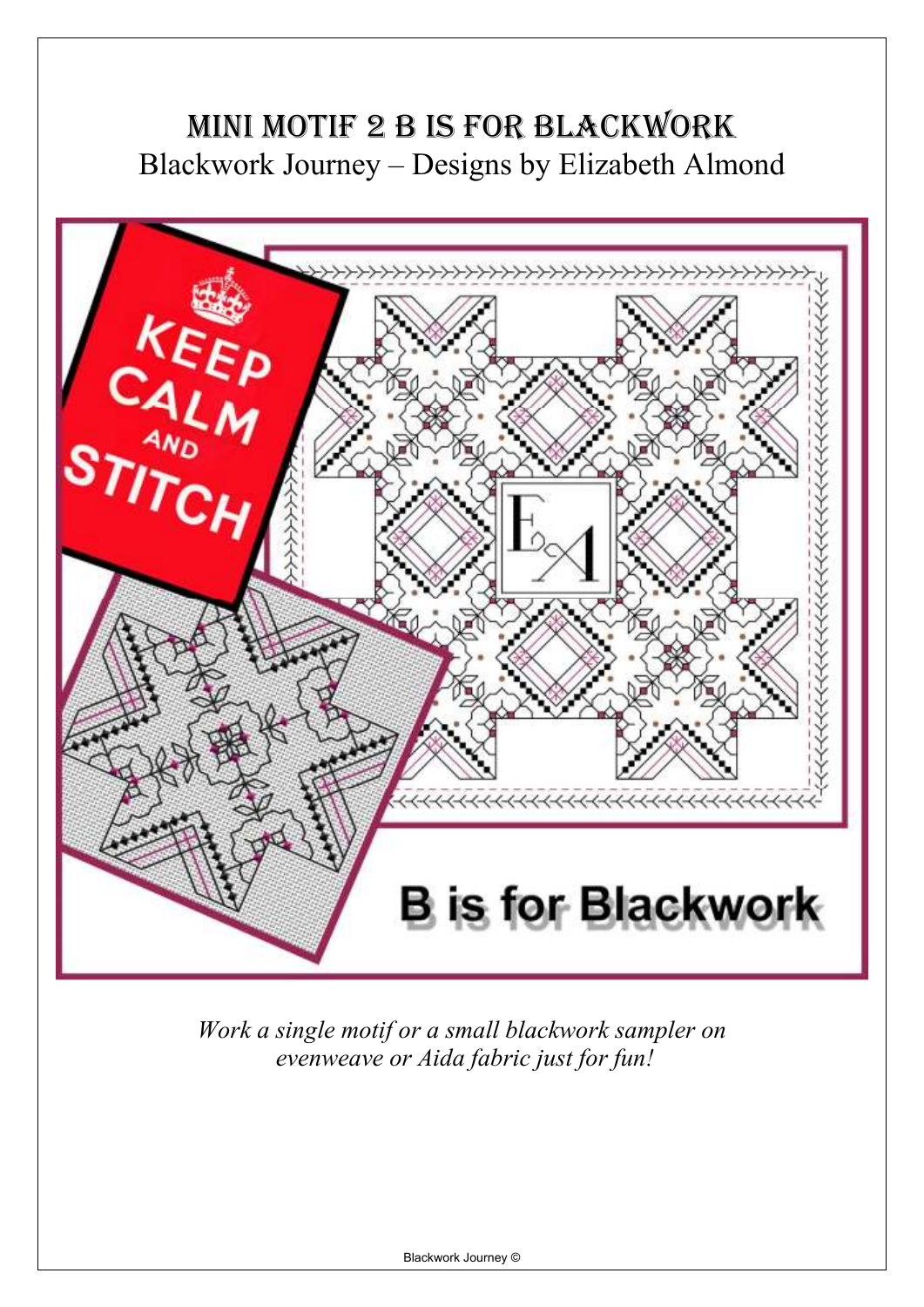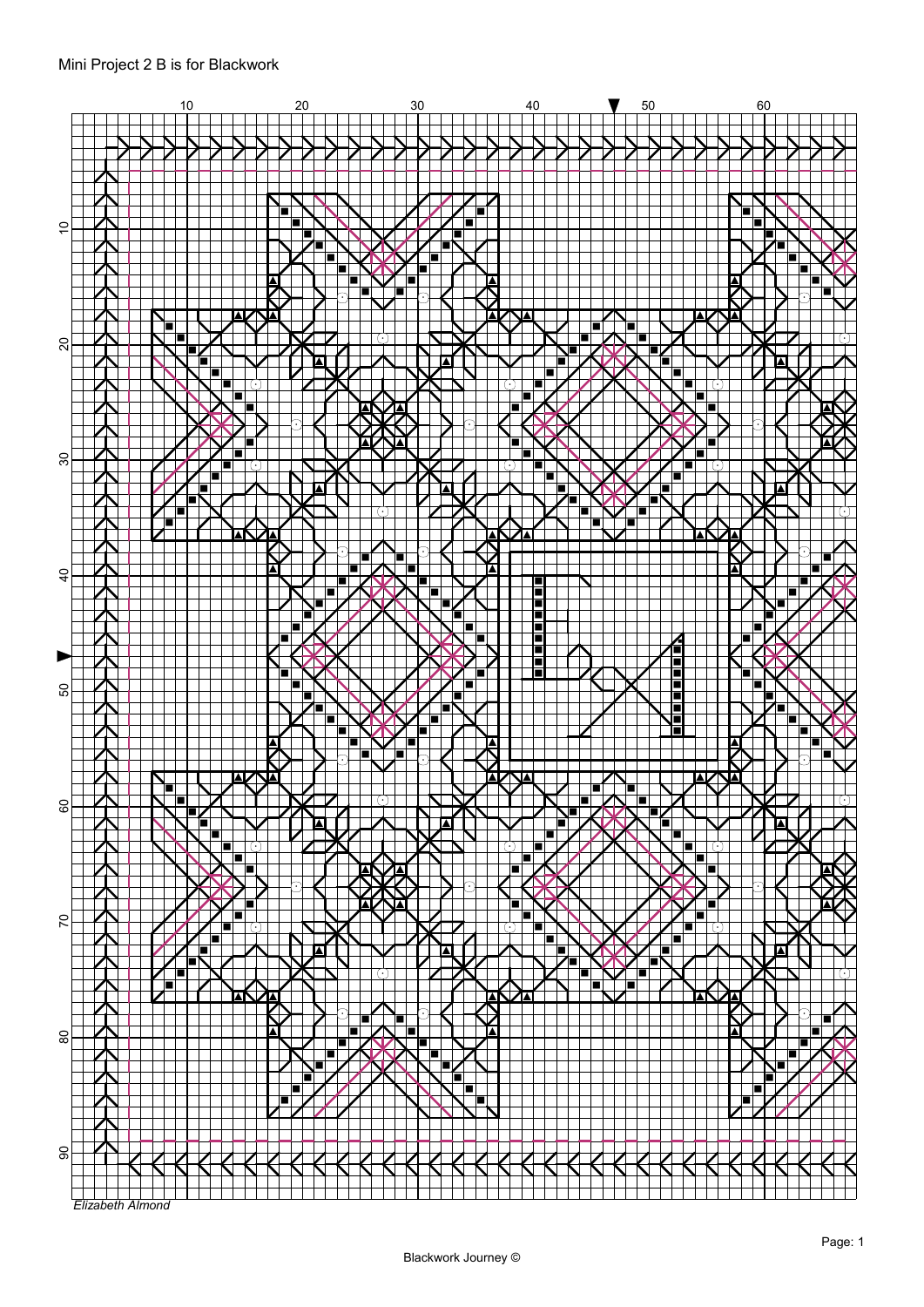## Mini Project 2 B is for Blackwork



Backstitches:

Beads:  $O$  MHG-557

DMC-310  $-$  DMC-718